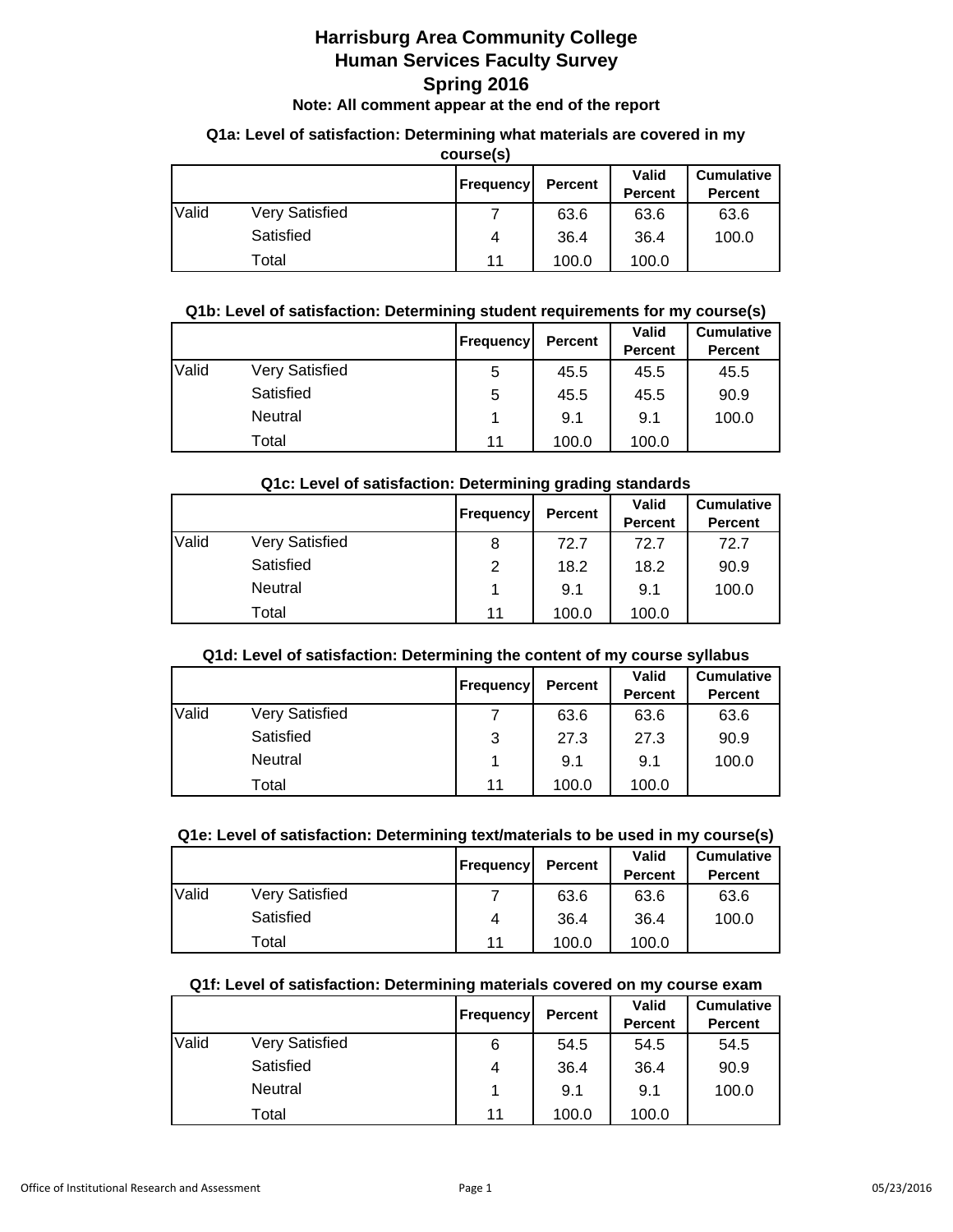### **Q1g: Level of satisfaction: Determining out of class assignments and activities (e.g., reports, readings, events)**

|       |                | <b>Frequency</b> | <b>Percent</b> | <b>Valid</b><br><b>Percent</b> | <b>Cumulative</b><br><b>Percent</b> |
|-------|----------------|------------------|----------------|--------------------------------|-------------------------------------|
| Valid | Very Satisfied | 9                | 81.8           | 81.8                           | 81.8                                |
|       | Satisfied      | 2                | 18.2           | 18.2                           | 100.0                               |
|       | Total          | 11               | 100.0          | 100.0                          |                                     |

### **Q1h: Level of satisfaction: Determining teaching methodology (i.e., lectures, discussion, presentations)**

|       |                | <b>Frequency</b> | <b>Percent</b> | <b>Valid</b><br><b>Percent</b> | <b>Cumulative</b><br><b>Percent</b> |
|-------|----------------|------------------|----------------|--------------------------------|-------------------------------------|
| Valid | Very Satisfied | 8                | 72.7           | 72.7                           | 72.7                                |
|       | Satisfied      | 3                | 27.3           | 27.3                           | 100.0                               |
|       | Total          | 11               | 100.0          | 100.0                          |                                     |

### **Q2a: Level of agreement: Generally, students have the reading skills to meet my course requirements**

|       |                 |                |                | Valid          | <b>Cumulative</b> |
|-------|-----------------|----------------|----------------|----------------|-------------------|
|       |                 | Frequency      | <b>Percent</b> | <b>Percent</b> | <b>Percent</b>    |
| Valid | Strongly agree  |                | 9.1            | 9.1            | 9.1               |
|       | Agree           | 7              | 63.6           | 63.6           | 72.7              |
|       | Neutral         |                | 9.1            | 9.1            | 81.8              |
|       | <b>Disagree</b> | $\overline{2}$ | 18.2           | 18.2           | 100.0             |
|       | Total           | 11             | 100.0          | 100.0          |                   |

### **Q2b: Level of agreement: Generally, students have the writing skills to meet my course requirements**

|       |                          |                  |         | Valid          | <b>Cumulative</b> |
|-------|--------------------------|------------------|---------|----------------|-------------------|
|       |                          | <b>Frequency</b> | Percent | <b>Percent</b> | <b>Percent</b>    |
| Valid | Agree                    | 6                | 54.5    | 54.5           | 54.5              |
|       | Neutral                  |                  | 9.1     | 9.1            | 63.6              |
|       | <b>Disagree</b>          | 3                | 27.3    | 27.3           | 90.9              |
|       | <b>Strongly Disagree</b> |                  | 9.1     | 9.1            | 100.0             |
|       | Total                    | 11               | 100.0   | 100.0          |                   |

### **Q2c: Level of agreement: Generally, students have the research/library/online research skills needed for my course**

|       |                          | Frequency   | Percent | Valid<br><b>Percent</b> | <b>Cumulative</b><br><b>Percent</b> |
|-------|--------------------------|-------------|---------|-------------------------|-------------------------------------|
| Valid | Strongly agree           | $\mathbf 1$ | 9.1     | 9.1                     | 9.1                                 |
|       | Agree                    | 6           | 54.5    | 54.5                    | 63.6                                |
|       | Neutral                  | 1           | 9.1     | 9.1                     | 72.7                                |
|       | <b>Disagree</b>          | 2           | 18.2    | 18.2                    | 90.9                                |
|       | <b>Strongly Disagree</b> | 1           | 9.1     | 9.1                     | 100.0                               |
|       | Total                    | 11          | 100.0   | 100.0                   |                                     |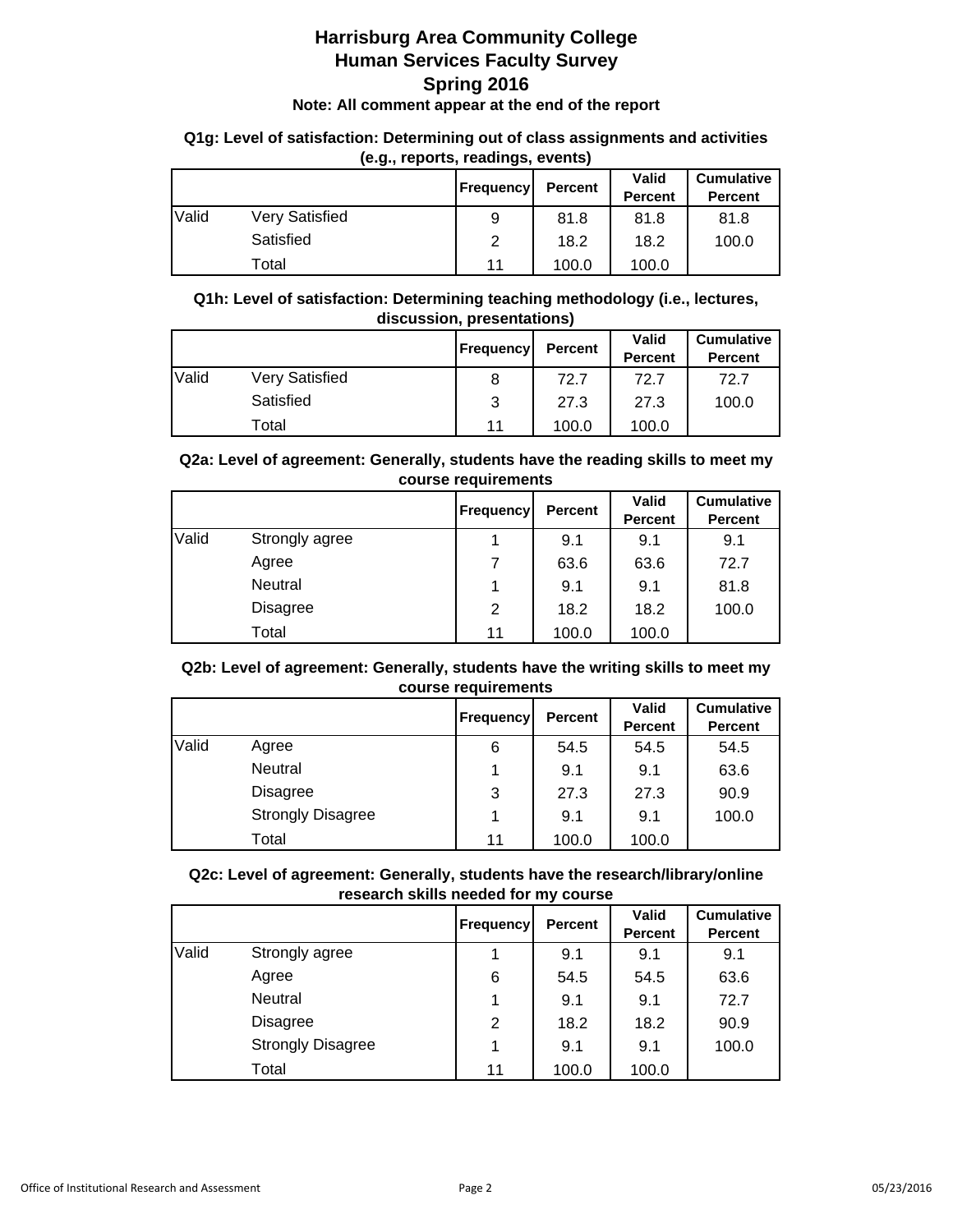|       | <u>aaarooca olaaviil iloodo</u> |                  |                                |                   |                |  |  |
|-------|---------------------------------|------------------|--------------------------------|-------------------|----------------|--|--|
|       |                                 | <b>Frequency</b> | <b>Valid</b><br><b>Percent</b> | <b>Cumulative</b> |                |  |  |
|       |                                 |                  |                                | <b>Percent</b>    | <b>Percent</b> |  |  |
| Valid | Strongly agree                  | 4                | 36.4                           | 36.4              | 36.4           |  |  |
|       | Agree                           | 3                | 27.3                           | 27.3              | 63.6           |  |  |
|       | Neutral                         | 2                | 18.2                           | 18.2              | 81.8           |  |  |
|       | <b>Disagree</b>                 | 2                | 18.2                           | 18.2              | 100.0          |  |  |
|       | Total                           | 11               | 100.0                          | 100.0             |                |  |  |

### **Q2d: Level of agreement: Tutoring, testing, and other support services have addressed student needs**

**Q2e: Level of agreement: All program majors should have a relevant/related human services job experience prior to being admitted**

|       |                          | <b>Frequency</b> | <b>Percent</b> | Valid<br><b>Percent</b> | <b>Cumulative</b><br><b>Percent</b> |
|-------|--------------------------|------------------|----------------|-------------------------|-------------------------------------|
| Valid | Strongly agree           |                  | 9.1            | 9.1                     | 9.1                                 |
|       | Agree                    | 1                | 9.1            | 9.1                     | 18.2                                |
|       | Neutral                  | 3                | 27.3           | 27.3                    | 45.5                                |
|       | <b>Disagree</b>          | $\overline{2}$   | 18.2           | 18.2                    | 63.6                                |
|       | <b>Strongly Disagree</b> | 4                | 36.4           | 36.4                    | 100.0                               |
|       | Total                    | 11               | 100.0          | 100.0                   |                                     |

### **Q2f: Level of agreement: Overall, a higher proportion of my students have academic difficulties meeting my course requirements**

|       |                          | <b>Frequency</b> | Percent | <b>Valid</b><br><b>Percent</b> | <b>Cumulative</b><br><b>Percent</b> |
|-------|--------------------------|------------------|---------|--------------------------------|-------------------------------------|
| Valid | Agree                    | 3                | 27.3    | 27.3                           | 27.3                                |
|       | Neutral                  | 2                | 18.2    | 18.2                           | 45.5                                |
|       | <b>Disagree</b>          | 4                | 36.4    | 36.4                           | 81.8                                |
|       | <b>Strongly Disagree</b> | 2                | 18.2    | 18.2                           | 100.0                               |
|       | Total                    | 11               | 100.0   | 100.0                          |                                     |

**Q4a: Level of satisfaction: Faculty input in course development, changes, and elimination**

|       |                | <b>Frequency</b> | <b>Percent</b> | Valid<br><b>Percent</b> | <b>Cumulative</b><br><b>Percent</b> |
|-------|----------------|------------------|----------------|-------------------------|-------------------------------------|
| Valid | Very Satisfied | 5                | 45.5           | 45.5                    | 45.5                                |
|       | Satisfied      | 6                | 54.5           | 54.5                    | 100.0                               |
|       | Total          | 11               | 100.0          | 100.0                   |                                     |

### **Q4b: Level of satisfaction: Faculty input in program development, standards, and requirements**

|       |                       | <b>Frequency</b> | <b>Percent</b> | <b>Valid</b><br><b>Percent</b> | <b>Cumulative</b><br><b>Percent</b> |
|-------|-----------------------|------------------|----------------|--------------------------------|-------------------------------------|
| Valid | <b>Very Satisfied</b> | 5                | 45.5           | 45.5                           | 45.5                                |
|       | Satisfied             | 6                | 54.5           | 54.5                           | 100.0                               |
|       | Total                 | 11               | 100.0          | 100.0                          |                                     |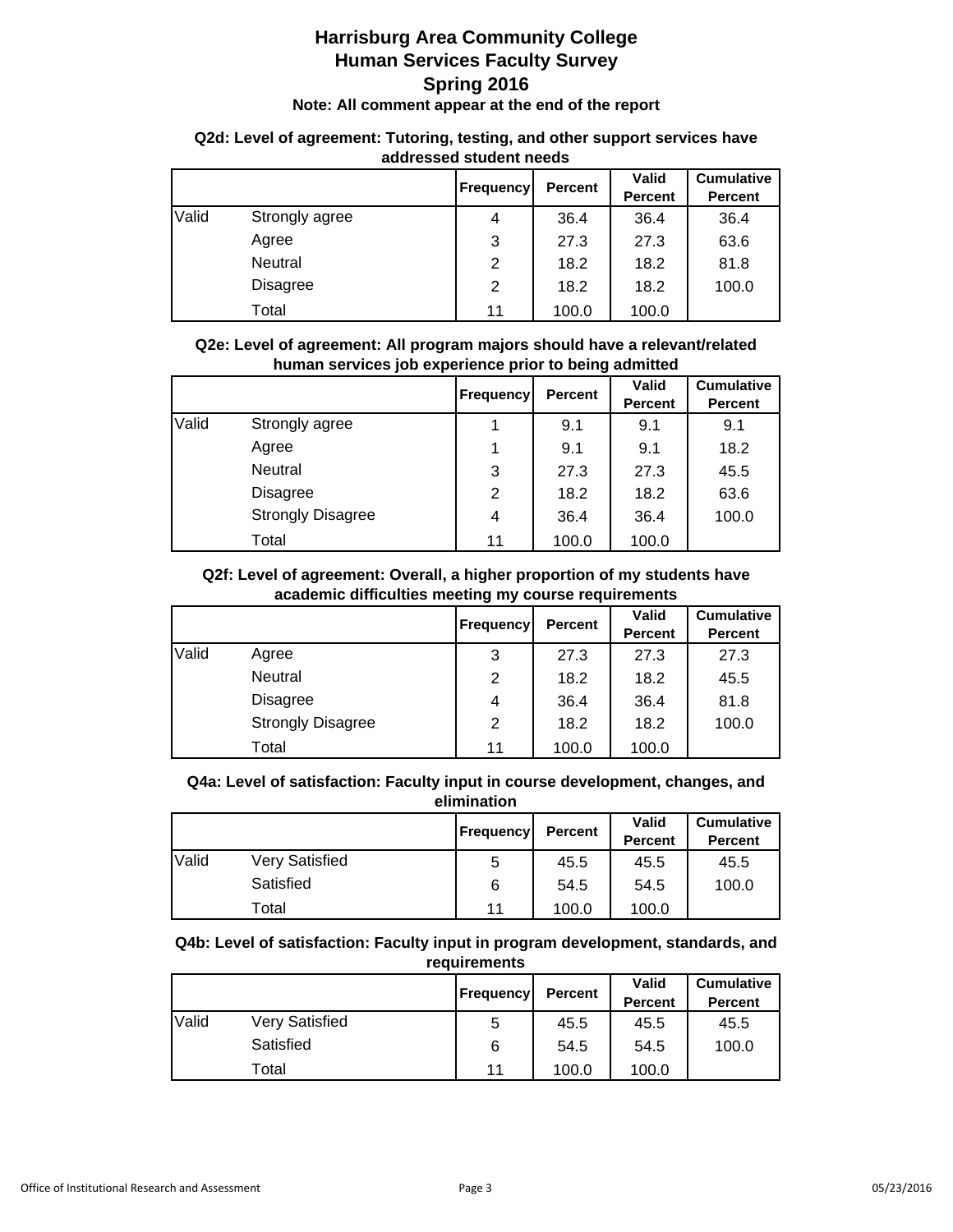|       |                       | <b>Frequency</b> | <b>Percent</b> | <b>Valid</b><br><b>Percent</b> | <b>Cumulative</b><br><b>Percent</b> |
|-------|-----------------------|------------------|----------------|--------------------------------|-------------------------------------|
| Valid | <b>Very Satisfied</b> | 6                | 54.5           | 54.5                           | 54.5                                |
|       | Satisfied             | 4                | 36.4           | 36.4                           | 90.9                                |
|       | Neutral               |                  | 9.1            | 9.1                            | 100.0                               |
|       | Total                 | 11               | 100.0          | 100.0                          |                                     |

### **Q4c: Level of satisfaction: Faculty input in affecting course assignments**

### **Q4d: Level of satisfaction: Faculty input in affecting department policies/procedures/goals**

|       |                       | <b>Frequency</b> | Percent | <b>Valid</b><br><b>Percent</b> | <b>Cumulative</b><br><b>Percent</b> |
|-------|-----------------------|------------------|---------|--------------------------------|-------------------------------------|
| Valid | <b>Very Satisfied</b> | 3                | 27.3    | 27.3                           | 27.3                                |
|       | Satisfied             | 5                | 45.5    | 45.5                           | 72.7                                |
|       | Neutral               | 3                | 27.3    | 27.3                           | 100.0                               |
|       | Total                 | 11               | 100.0   | 100.0                          |                                     |

### **Q4e: Level of satisfaction: Faculty input/voice in affecting committee assignments**

|       |                       | Frequency | <b>Percent</b> | Valid<br><b>Percent</b> | <b>Cumulative</b><br><b>Percent</b> |
|-------|-----------------------|-----------|----------------|-------------------------|-------------------------------------|
| Valid | <b>Very Satisfied</b> | 5         | 45.5           | 45.5                    | 45.5                                |
|       | Satisfied             | 3         | 27.3           | 27.3                    | 72.7                                |
|       | Neutral               |           | 9.1            | 9.1                     | 81.8                                |
|       | <b>Dissatisfied</b>   |           | 9.1            | 9.1                     | 90.9                                |
|       | Does Not Apply        | 1         | 9.1            | 9.1                     | 100.0                               |
|       | Total                 | 11        | 100.0          | 100.0                   |                                     |

### **Q4f: Level of satisfaction: Communication with dean/department heads**

|       |                | <b>Frequency</b> | <b>Percent</b> | <b>Valid</b><br><b>Percent</b> | <b>Cumulative</b><br><b>Percent</b> |
|-------|----------------|------------------|----------------|--------------------------------|-------------------------------------|
| Valid | Very Satisfied | 5                | 45.5           | 45.5                           | 45.5                                |
|       | Satisfied      | 3                | 27.3           | 27.3                           | 72.7                                |
|       | Neutral        | 3                | 27.3           | 27.3                           | 100.0                               |
|       | Total          | 11               | 100.0          | 100.0                          |                                     |

### **Q4g: Level of satisfaction: Communication with faculty colleagues, both FT and adjuncts**

|       |                     | <b>Frequency</b> | <b>Percent</b> | Valid          | <b>Cumulative</b> |
|-------|---------------------|------------------|----------------|----------------|-------------------|
|       |                     |                  |                | <b>Percent</b> | <b>Percent</b>    |
| Valid | Very Satisfied      | 7                | 63.6           | 63.6           | 63.6              |
|       | Satisfied           | 2                | 18.2           | 18.2           | 81.8              |
|       | Neutral             |                  | 9.1            | 9.1            | 90.9              |
|       | <b>Dissatisfied</b> | 1                | 9.1            | 9.1            | 100.0             |
|       | Total               | 11               | 100.0          | 100.0          |                   |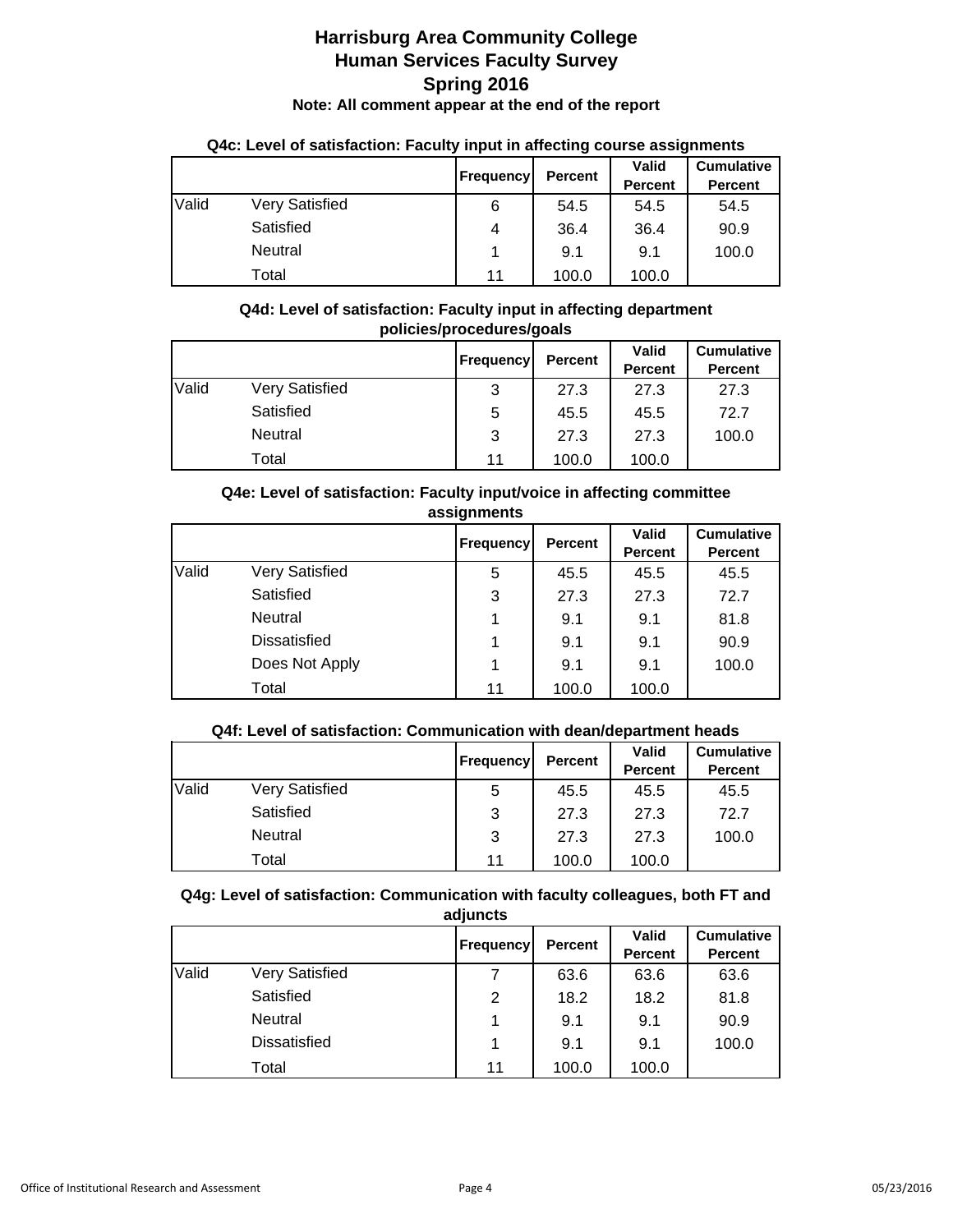# **Harrisburg Area Community College Human Services Faculty Survey Spring 2016**

#### **Note: All comment appear at the end of the report**

### **Q5a:Do you feel that the current practice of counseling/advising program majors is an effective means for students to receive accurate and timely information on course registration, program requirements, academic support, job/intern opportunities, and other related services?**

|       |        | <b>Frequency</b> | Percent | Valid<br><b>Percent</b> | <b>Cumulative</b><br><b>Percent</b> |
|-------|--------|------------------|---------|-------------------------|-------------------------------------|
| Valid | Yes    | 6                | 54.5    | 54.5                    | 54.5                                |
|       | Unsure | 2                | 18.2    | 18.2                    | 72.7                                |
|       | No     | 3                | 27.3    | 27.3                    | 100.0                               |
|       | Total  | 11               | 100.0   | 100.0                   |                                     |

#### **Q5c:Do you feel that the required fieldwork practicum, generally taken at the end of the program, remains a valuable experience for Human Services and Social Services majors?**

|              | <b>Frequency</b> | <b>Percent</b> | <b>Valid</b><br><b>Percent</b> | <b>Cumulative</b><br><b>Percent</b> |
|--------------|------------------|----------------|--------------------------------|-------------------------------------|
| Valid<br>Yes | 44               | 100.0          | 100.0                          | 100.0                               |

## **Q6a: Level of satisfaction: Condition of classrooms**

|       |                       | <b>Frequency</b> | <b>Percent</b> | <b>Valid</b><br><b>Percent</b> | <b>Cumulative</b><br><b>Percent</b> |
|-------|-----------------------|------------------|----------------|--------------------------------|-------------------------------------|
| Valid | <b>Very Satisfied</b> | 7                | 63.6           | 63.6                           | 63.6                                |
|       | Satisfied             | 3                | 27.3           | 27.3                           | 90.9                                |
|       | Neutral               | 1                | 9.1            | 9.1                            | 100.0                               |
|       | Total                 | 11               | 100.0          | 100.0                          |                                     |

### **Q6b: Level of satisfaction: Office space assignment**

|       |                       | <b>Frequency</b> | Percent | <b>Valid</b><br><b>Percent</b> | <b>Cumulative</b><br><b>Percent</b> |
|-------|-----------------------|------------------|---------|--------------------------------|-------------------------------------|
| Valid | <b>Very Satisfied</b> | 6                | 54.5    | 54.5                           | 54.5                                |
|       | Satisfied             | 3                | 27.3    | 27.3                           | 81.8                                |
|       | Neutral               | 2                | 18.2    | 18.2                           | 100.0                               |
|       | Total                 | 11               | 100.0   | 100.0                          |                                     |

### **Q6c: Level of satisfaction: Availability of computers**

|       |                       | <b>Frequency</b> | <b>Percent</b> | <b>Valid</b><br><b>Percent</b> | <b>Cumulative</b><br><b>Percent</b> |
|-------|-----------------------|------------------|----------------|--------------------------------|-------------------------------------|
| Valid | <b>Very Satisfied</b> | 8                | 72.7           | 72.7                           | 72.7                                |
|       | Satisfied             | 2                | 18.2           | 18.2                           | 90.9                                |
|       | Neutral               | 1                | 9.1            | 9.1                            | 100.0                               |
|       | Total                 | 11               | 100.0          | 100.0                          |                                     |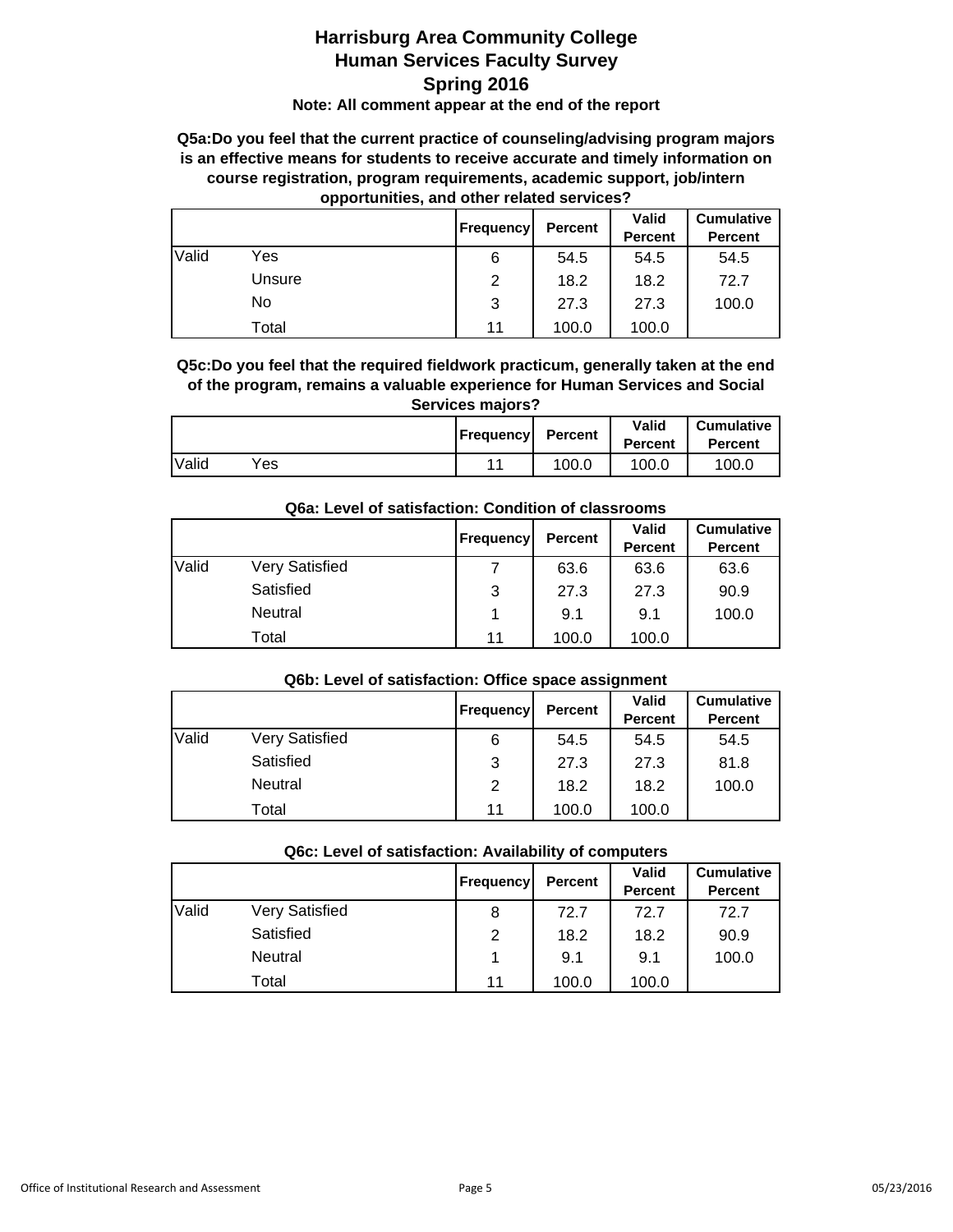### **Q6d: Level of satisfaction: Technical support (e.g., use of smart classrooms, software training)**

|       | . .                 |                  |         |                         |                                     |
|-------|---------------------|------------------|---------|-------------------------|-------------------------------------|
|       |                     | <b>Frequency</b> | Percent | Valid<br><b>Percent</b> | <b>Cumulative</b><br><b>Percent</b> |
| Valid | Very Satisfied      | 6                | 54.5    | 54.5                    | 54.5                                |
|       | Satisfied           | 3                | 27.3    | 27.3                    | 81.8                                |
|       | <b>Neutral</b>      |                  | 9.1     | 9.1                     | 90.9                                |
|       | <b>Dissatisfied</b> |                  | 9.1     | 9.1                     | 100.0                               |
|       | Total               | 11               | 100.0   | 100.0                   |                                     |

### **Q6e: Level of satisfaction: Student evaluation (e.g., SEEQ)**

|       |                | Frequency | <b>Percent</b> | <b>Valid</b><br><b>Percent</b> | <b>Cumulative</b><br><b>Percent</b> |
|-------|----------------|-----------|----------------|--------------------------------|-------------------------------------|
| Valid | Very Satisfied | 5         | 45.5           | 45.5                           | 45.5                                |
|       | Satisfied      | 5         | 45.5           | 45.5                           | 90.9                                |
|       | Neutral        |           | 9.1            | 9.1                            | 100.0                               |
|       | Total          | 11        | 100.0          | 100.0                          |                                     |

|       |                       | Frequency | <b>Percent</b> | Valid<br><b>Percent</b> | <b>Cumulative</b><br><b>Percent</b> |
|-------|-----------------------|-----------|----------------|-------------------------|-------------------------------------|
| Valid | <b>Very Satisfied</b> | 8         | 72.7           | 72.7                    | 72.7                                |
|       | Satisfied             | 2         | 18.2           | 18.2                    | 90.9                                |
|       | Neutral               |           | 9.1            | 9.1                     | 100.0                               |
|       | Total                 | 11        | 100.0          | 100.0                   |                                     |

### **Q6f: Level of satisfaction: Dean/supervisor's evaluation**

### **Q6g: Level of satisfaction: Professional development opportunities (e.g., workshops, conferences, graduate education)**

|       |                | Frequency | <b>Percent</b> | <b>Valid</b><br><b>Percent</b> | <b>Cumulative</b><br><b>Percent</b> |
|-------|----------------|-----------|----------------|--------------------------------|-------------------------------------|
| Valid | Very Satisfied |           | 63.6           | 63.6                           | 63.6                                |
|       | Satisfied      | 2         | 18.2           | 18.2                           | 81.8                                |
|       | Neutral        | 2         | 18.2           | 18.2                           | 100.0                               |
|       | Total          | 11        | 100.0          | 100.0                          |                                     |

### **Q6h: Level of satisfaction: Salary and benefits**

|       |                       | Frequency | <b>Percent</b> | Valid<br><b>Percent</b> | <b>Cumulative</b><br><b>Percent</b> |
|-------|-----------------------|-----------|----------------|-------------------------|-------------------------------------|
| Valid | <b>Very Satisfied</b> | 2         | 18.2           | 18.2                    | 18.2                                |
|       | Satisfied             | 8         | 72.7           | 72.7                    | 90.9                                |
|       | <b>Dissatisfied</b>   |           | 9.1            | 9.1                     | 100.0                               |
|       | Total                 | 11        | 100.0          | 100.0                   |                                     |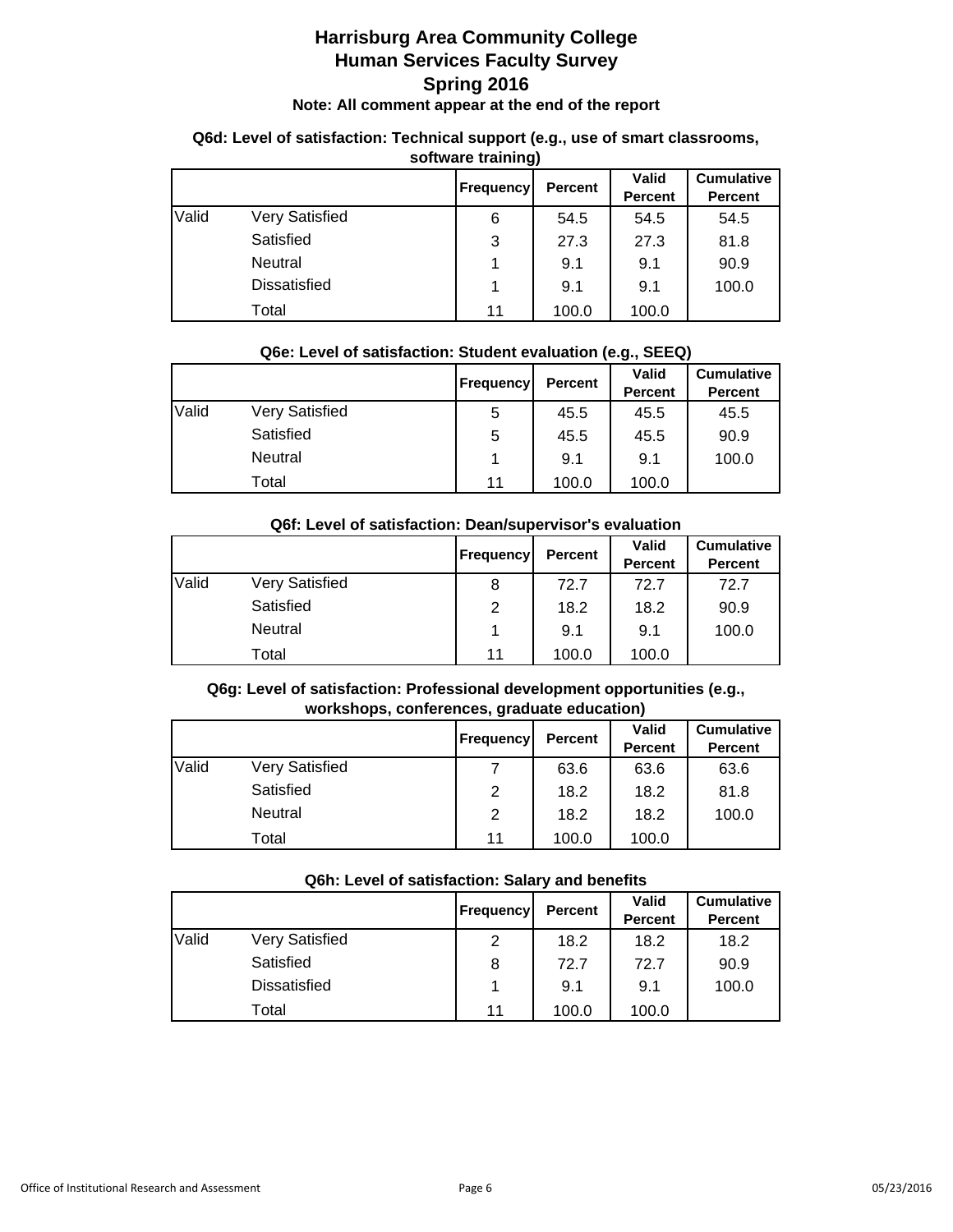### **Q6i: Level of satisfaction: Opportunity to participate on college/campus-wide committees, faculty senate, in-service, and other groups/events**

|       |                | <b>Frequency</b> | <b>Percent</b> | <b>Valid</b><br><b>Percent</b> | <b>Cumulative</b><br><b>Percent</b> |
|-------|----------------|------------------|----------------|--------------------------------|-------------------------------------|
| Valid | Very Satisfied | 6                | 54.5           | 54.5                           | 54.5                                |
|       | Satisfied      | 3                | 27.3           | 27.3                           | 81.8                                |
|       | Neutral        | 2                | 18.2           | 18.2                           | 100.0                               |
|       | Total          | 11               | 100.0          | 100.0                          |                                     |

#### **Frequency Percent Valid Percent Cumulative Percent** Valid Very Satisfied 1 5 45.5 45.5 45.5 Satisfied **5** 5 45.5 45.5 90.9 Dissatisfied 1 1 9.1 9.1 100.0 Total 100.0 | 11 | 100.0 | 100.0

### **Q6j: Level of satisfaction: Diversity of faculty**

### **Q6k: Level of satisfaction: Diversity of student majors**

|       |                       | <b>Frequency</b> | Percent | Valid          | <b>Cumulative</b> |
|-------|-----------------------|------------------|---------|----------------|-------------------|
|       |                       |                  |         | <b>Percent</b> | <b>Percent</b>    |
| Valid | <b>Very Satisfied</b> | 6                | 54.5    | 54.5           | 54.5              |
|       | Satisfied             | 4                | 36.4    | 36.4           | 90.9              |
|       | <b>Dissatisfied</b>   |                  | 9.1     | 9.1            | 100.0             |
|       | Total                 | 11               | 100.0   | 100.0          |                   |

### **Q7a:Would you support providing human service courses online?**

|       |       | <b>Frequency</b> | <b>Percent</b> | Valid<br><b>Percent</b> | <b>Cumulative</b><br><b>Percent</b> |
|-------|-------|------------------|----------------|-------------------------|-------------------------------------|
| Valid | Yes   | 10               | 90.9           | 90.9                    | 90.9                                |
|       | No    |                  | 9.1            | 9.1                     | 100.0                               |
|       | Total | 11               | 100.0          | 100.0                   |                                     |

#### **Q7b:If yes, would you be interested in teaching online?**

|         |             | Frequency      | <b>Percent</b> | Valid<br><b>Percent</b> | <b>Cumulative</b><br><b>Percent</b> |
|---------|-------------|----------------|----------------|-------------------------|-------------------------------------|
| Valid   | Yes         | 7              | 63.6           | 70.0                    | 70.0                                |
|         | Unsure      | $\mathbf 1$    | 9.1            | 10.0                    | 80.0                                |
|         | No          | $\overline{2}$ | 18.2           | 20.0                    | 100.0                               |
|         | Total       | 10             | 90.9           | 100.0                   |                                     |
| Missing | No response | 1              | 9.1            |                         |                                     |
| Total   |             | 11             | 100.0          |                         |                                     |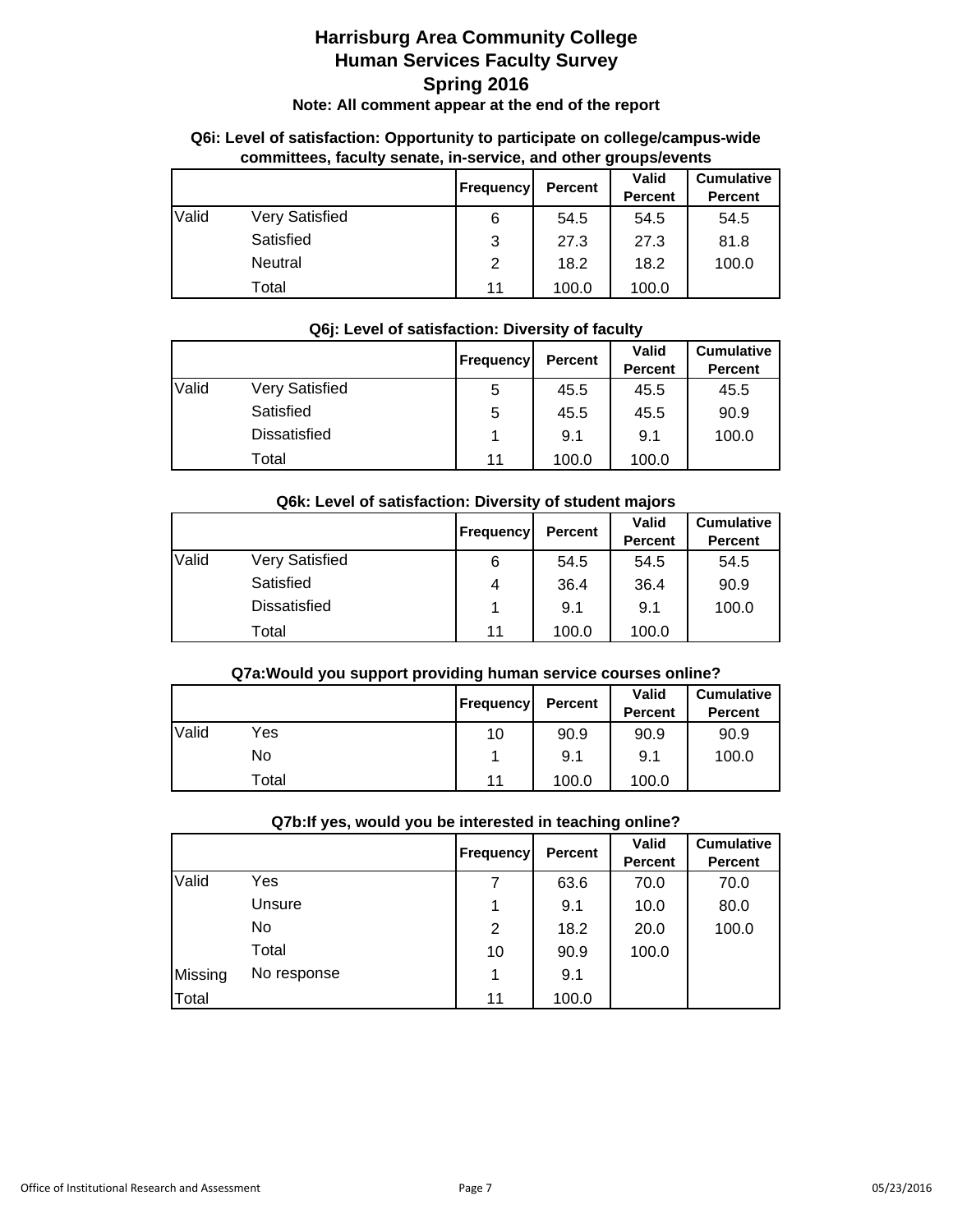| 3a | How would you assess students' readiness to meet both course and Human Services<br>program graduation requirements?                                                                                                                                                                                                                                                                                                                                                                                                                                              |
|----|------------------------------------------------------------------------------------------------------------------------------------------------------------------------------------------------------------------------------------------------------------------------------------------------------------------------------------------------------------------------------------------------------------------------------------------------------------------------------------------------------------------------------------------------------------------|
|    | As indicated on the form, students writing and reading skills are lacking by the time they<br>reach HUMS courses. This is with a pre-req of English in place.                                                                                                                                                                                                                                                                                                                                                                                                    |
|    | Generally they are well prepared                                                                                                                                                                                                                                                                                                                                                                                                                                                                                                                                 |
|    | Generally, I believe that most students I have taught are ready to meet both course and<br>Human Services program graduation requirements. However, there are always some<br>exceptions.                                                                                                                                                                                                                                                                                                                                                                         |
|    | I feel they are in good shape. They have the opportunity to learn all the basic skills for Human<br>Services.                                                                                                                                                                                                                                                                                                                                                                                                                                                    |
|    | Increasingly, students are coming to me unprepared to handle college level work. Not all, but<br>more and more students are barely literate, barely able to do the most basic of computer<br>skills, spelling and grammar, etc.                                                                                                                                                                                                                                                                                                                                  |
|    | It is essential that student entering into higher HUMS classes are prepared to collaborate with<br>other students and communicate effectively to convey their understanding of the subject.                                                                                                                                                                                                                                                                                                                                                                      |
|    | Regarding students' readiness to meet Human Service program graduation requirements, I<br>look for appropriate critical thinking problem solving skills and an ability to use necessary<br>resources (i.e.: use of tutoring, library, research aids), That they are able to understand and<br>incorporate an appropriate HUMS ethical framework and demonstrate their respect for<br>diversity. It is also important that they have an understanding of their own belief system and<br>have developed some self-awareness of the impact of their work on others. |
|    | Overall, students seem ready to meet both course and HS program graduation requirements.<br>Most students continue to struggle with study skills, time management skills and test<br>anxiety/test performance issues.                                                                                                                                                                                                                                                                                                                                            |
|    | Some students are not prepared and consequently struggle.                                                                                                                                                                                                                                                                                                                                                                                                                                                                                                        |
|    | Students, overall, are ready when the complete HUMS 215                                                                                                                                                                                                                                                                                                                                                                                                                                                                                                          |
|    | Successful completion of core courses - Human Service courses and field work. Eliminate<br>clearances as a requirement for graduation.                                                                                                                                                                                                                                                                                                                                                                                                                           |
|    | These processes are currently in place both throughout the college and the program.                                                                                                                                                                                                                                                                                                                                                                                                                                                                              |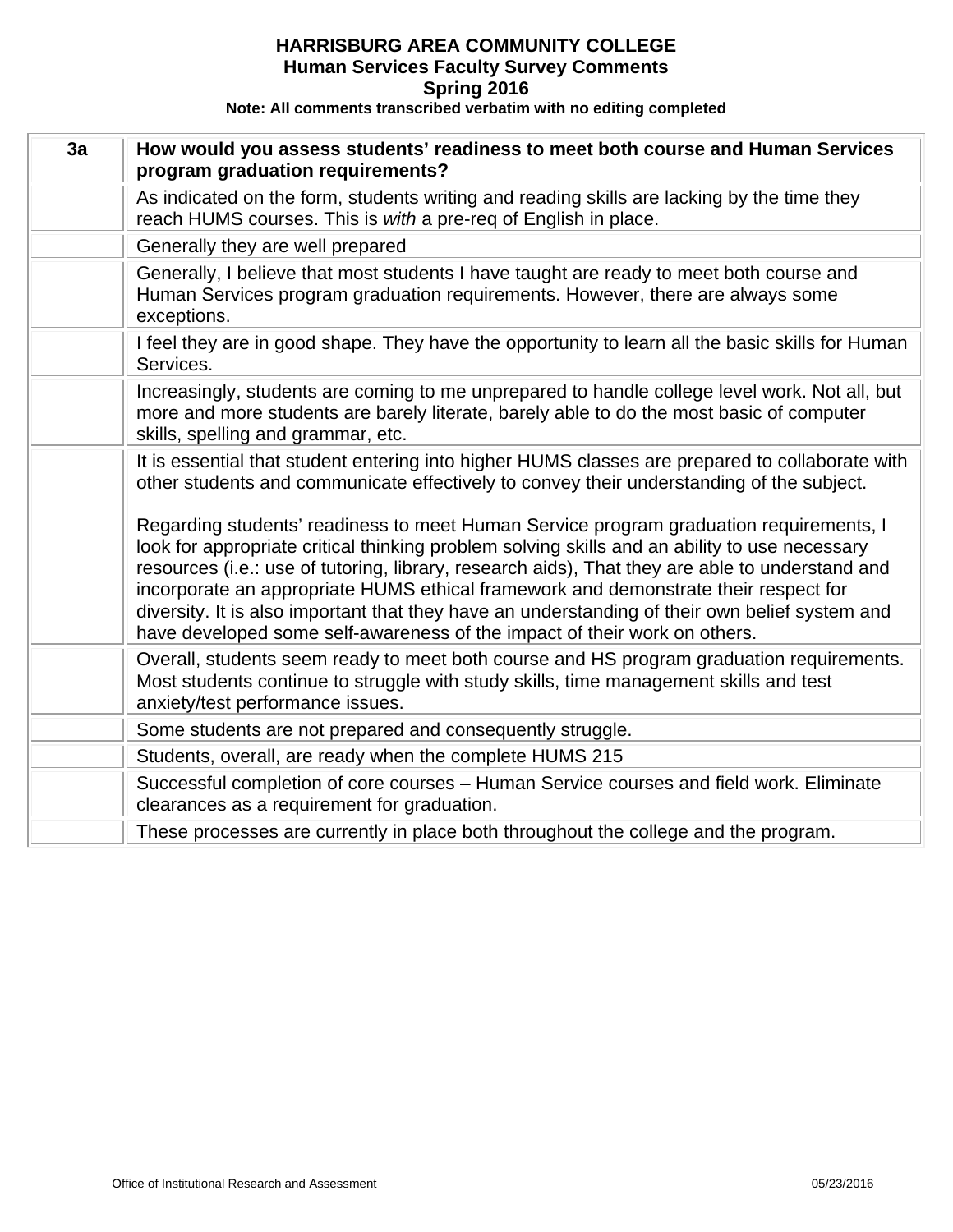| 3 <sub>b</sub> | What could you and/or the program/college do to improve Human Services student<br>performance and persistence so they can be successful?                                                                                                                                                                                                                                                                                                                 |
|----------------|----------------------------------------------------------------------------------------------------------------------------------------------------------------------------------------------------------------------------------------------------------------------------------------------------------------------------------------------------------------------------------------------------------------------------------------------------------|
|                | Continue focus on vocational/personal application of learned material                                                                                                                                                                                                                                                                                                                                                                                    |
|                | Continue to improve course delivery methods (ie online, blended) that meet students' needs<br>for flexibility. Much more coordination with other disciplines for assistance in teaching<br>reading/research skills.                                                                                                                                                                                                                                      |
|                | Continue to push them to think/process material                                                                                                                                                                                                                                                                                                                                                                                                          |
|                | Continue to set clear standards and expectations. Increase tutoring opportunities, require in<br>person advising sessions and continue to address opportunities to grow skills in study, time<br>and test performance.                                                                                                                                                                                                                                   |
|                | Continue using the current assessment model and implement the indicated changes.                                                                                                                                                                                                                                                                                                                                                                         |
|                | I believe that students at HACC benefit from close professional relationships with professors<br>and advisors, which helps support and guide them as they reach their educational goals.<br>Understanding the unique needs of many adult learners is essential. Field experiences are<br>vital and I believe help the student to practice implementing what they have learned, which<br>translates into graduates obtaining suitable Human Service jobs. |
|                | I think the program is doing everything it can to achieve this outcome. Sometimes it is about<br>the commitment of the student and their willingness to take responsibility for their education.<br>We can give them the work they need to meet the goals, but we can't make them do the work<br>nor should we do the work for them.                                                                                                                     |
|                | It is the basic foundation skills in language, research, computers, etc. that is lacking. Much<br>more work should be done with these students before they ever get to me.                                                                                                                                                                                                                                                                               |
|                | - Pay attention to how students are counseled – they often complain that they get bad advice<br>- Course availability delays graduation - again better advising                                                                                                                                                                                                                                                                                          |
|                | Require students complete developmental reading & writing courses before HUMS courses.                                                                                                                                                                                                                                                                                                                                                                   |
|                | The college needs to be more aware of how poorly students write as well as require A.P.A. as<br>a writing/citation tool in English classes.                                                                                                                                                                                                                                                                                                              |
| 5              | Do you feel that the current practice of counseling/advising program majors is an<br>effective means for students to receive accurate and timely information?                                                                                                                                                                                                                                                                                            |
|                | According to students ["No" selection was checked]<br>I meet many HUMS students who do not know what their major is and what they can do with<br>it.                                                                                                                                                                                                                                                                                                     |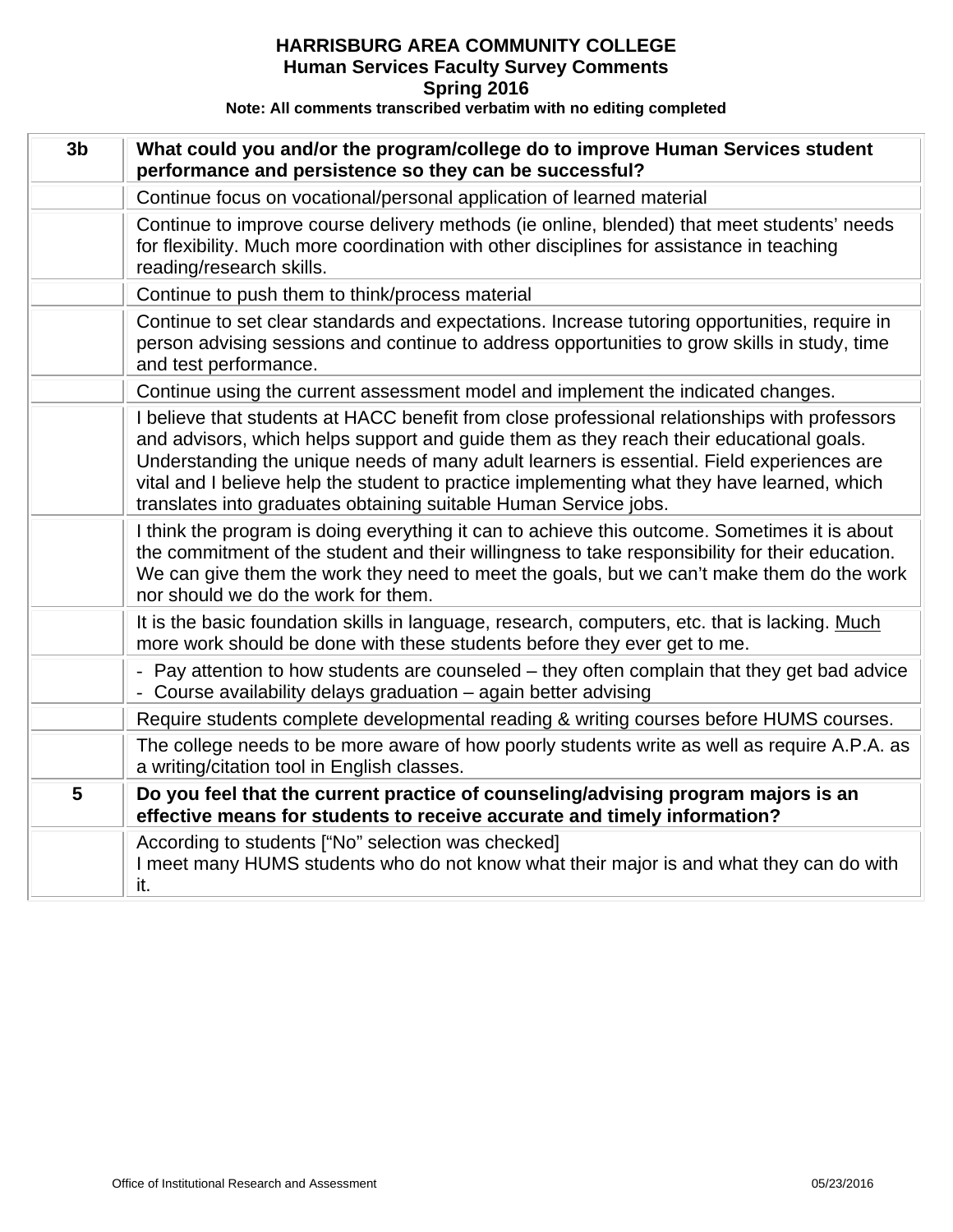| 5b | What changes to the current counseling/advising system would you recommend to<br>increase effectiveness and student participation?                                                                                                                                                                                                                                                                                                                                                                  |
|----|-----------------------------------------------------------------------------------------------------------------------------------------------------------------------------------------------------------------------------------------------------------------------------------------------------------------------------------------------------------------------------------------------------------------------------------------------------------------------------------------------------|
|    | 1. Dedicated advising staff for this program at each campus that actually knows and<br>understands the program fully and thoroughly.<br>2. Required in person advising sessions<br>3. Help students understand the web-based tools available to them for self-advising                                                                                                                                                                                                                              |
|    | I do not feel that I am involved enough in the advising system to comment on needed<br>changes, however, what I have observed is that the more contact students have with advisors<br>the better. Further I think helping to coordinate how classes are offered throughout the<br>different campuses to help students meet HUMS class regiments in a timely manner would be<br>helpful.                                                                                                             |
|    | In my experience, most students seek out their advisor for assistance. Continued department<br>meetings to address college changes that affect advising need to continue.                                                                                                                                                                                                                                                                                                                           |
|    | not sure                                                                                                                                                                                                                                                                                                                                                                                                                                                                                            |
|    | Students in the major should only be advised by Human Services faculty.                                                                                                                                                                                                                                                                                                                                                                                                                             |
|    | The counselors do not give many of my students what I would consider to be sound advice.                                                                                                                                                                                                                                                                                                                                                                                                            |
| 5c | Do you feel that the required fieldwork practicum remains a valuable experience for HS<br>and SS majors?                                                                                                                                                                                                                                                                                                                                                                                            |
|    | I do believe that it is becoming a barrier for some students to graduate from HACC as it does<br>not transfer into 4 year schools as a requirement. Therefore, students decide to leave HACC<br>early rather than waste time and energy for a class that will only be an elective at the next<br>school.                                                                                                                                                                                            |
| 5d | What changes, enhancements, and/or requirements would you suggest that the HS<br>Department undertake to improve this experience for program majors?                                                                                                                                                                                                                                                                                                                                                |
|    | I think field practicums are essential to our work. I think the current program is working well. I<br>do think there could be added benefits for the program to offer earlier smaller field<br>experiences for students. For example, a class requirement for students to interview human<br>service professionals, explore different community resources, shadow a professional for the<br>day I know some of these things are already being integrated into the curriculum in several<br>classes. |
|    | I would suggest a shadowing experience early on to solidify the student's choice for the<br>major.                                                                                                                                                                                                                                                                                                                                                                                                  |
|    | <b>NONE</b>                                                                                                                                                                                                                                                                                                                                                                                                                                                                                         |
|    | 1. Offer classes with low enrollment rather than cancelling classes<br>2. Offer entire program at each campus                                                                                                                                                                                                                                                                                                                                                                                       |
|    | Paid Internship-maybe through use of Work Study, Endowment or Scholarship funds would<br>make a world of difference to many of our students.                                                                                                                                                                                                                                                                                                                                                        |
|    | The practicum is a very good experience for most students.                                                                                                                                                                                                                                                                                                                                                                                                                                          |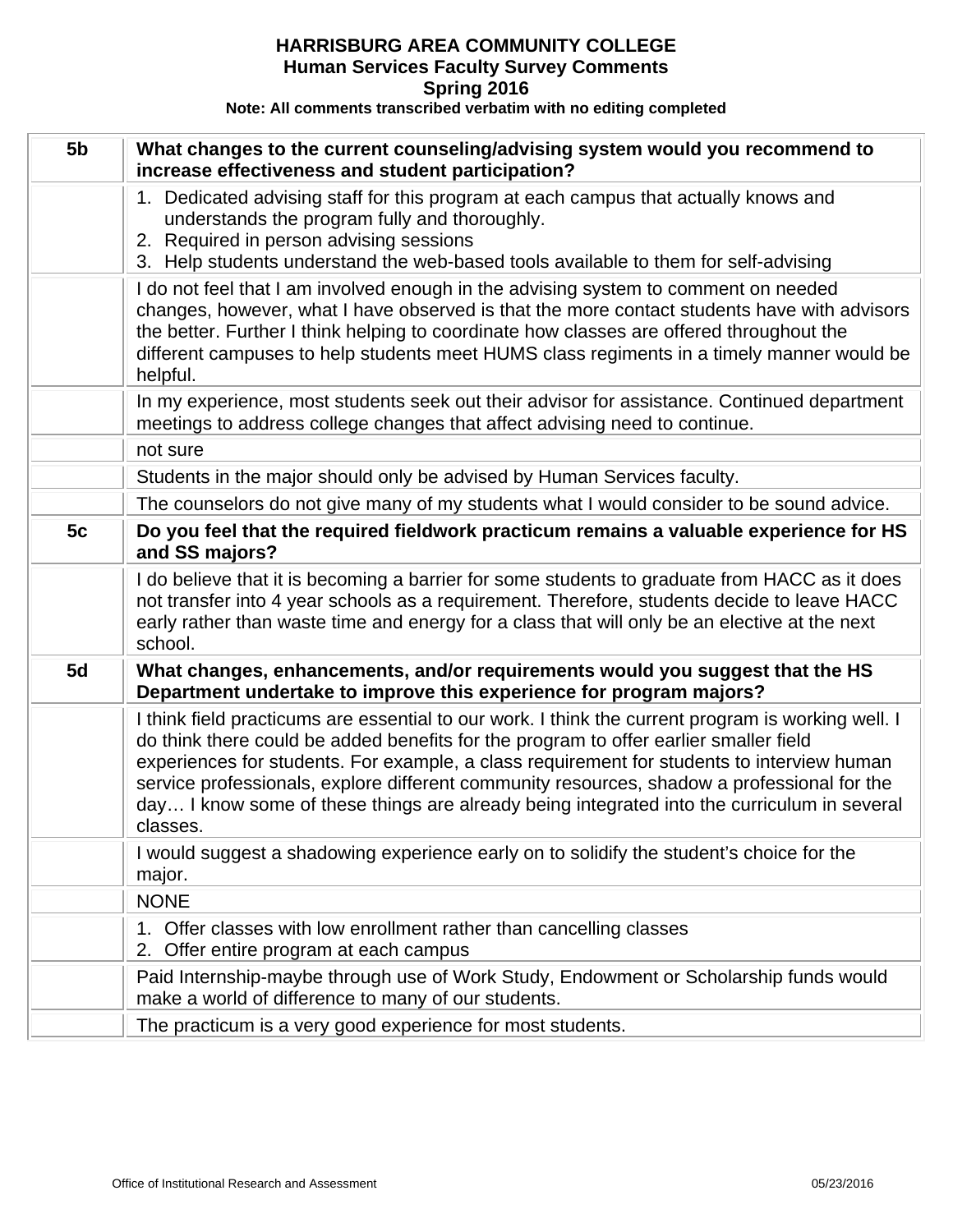| 7b | Would you be interested in teaching online?                                                                                                                                                                                                                                                                                                                                                                                                                                                                                     |
|----|---------------------------------------------------------------------------------------------------------------------------------------------------------------------------------------------------------------------------------------------------------------------------------------------------------------------------------------------------------------------------------------------------------------------------------------------------------------------------------------------------------------------------------|
|    | particularly flipped classroom - blended ["Yes" selection was checked]                                                                                                                                                                                                                                                                                                                                                                                                                                                          |
| 7c | If online human services courses were approved, what are some of the issues,<br>concerns, and/or opportunities of which the department should be aware in<br>establishing this instructional option?                                                                                                                                                                                                                                                                                                                            |
|    | I feel students need interaction w/ professors to learn about Human Services. Some classes<br>(ie 120, 200) could be taught on line but others I feel shouldn't.                                                                                                                                                                                                                                                                                                                                                                |
|    | Initial (intro) classes should not be on line. Faculty do need to know who students are and<br>whether they are appropriate for the Human Services field.                                                                                                                                                                                                                                                                                                                                                                       |
|    | Issues include determining which courses to offer fully online, blended, or traditional<br>classroom only. Since the majority of our students work, online/blended courses would be of<br>great benefit.                                                                                                                                                                                                                                                                                                                        |
|    | Lack of skills development in communication, active listening.                                                                                                                                                                                                                                                                                                                                                                                                                                                                  |
|    | On-line courses would allow for optimal flexibility and encourage non-traditional students to<br>benefit from increased opportunities to allocate their time while juggling their many life roles. I<br>do believe that there will continue to be a need for a balance of online and in class<br>opportunities, especially considering that the Human Service field needs professionals who<br>have honed their skills in a variety of settings including classroom presentations, roles play<br>and even simple participation. |
|    | Finally, through informal discussions with students I think that at times online classes do not<br>provide enough direct support for students who are struggling to understand material or keep<br>up with tasks, this may simply be a "learning curve" during a transition into online learning.                                                                                                                                                                                                                               |
|    | The skills courses should not be offered online                                                                                                                                                                                                                                                                                                                                                                                                                                                                                 |
| 8  | Please comment and/or make suggestions regarding what HACC and the HS program<br>could do to help you enhance your teaching, advising, and support of students.                                                                                                                                                                                                                                                                                                                                                                 |
|    | Assessment of prospective student skill levels in basic English, spelling, grammar,<br>punctuation, computer skills, how to use the library, etc. And several foundation classes to<br>address deficiencies and enhance skills.                                                                                                                                                                                                                                                                                                 |
|    | Clarity on transfer agreements                                                                                                                                                                                                                                                                                                                                                                                                                                                                                                  |
|    | I believe the current processes and resources have served very well to give support in these<br>areas.                                                                                                                                                                                                                                                                                                                                                                                                                          |
|    | More coordination between campuses re: scheduling of courses, allowing the Program<br>Director to make decisions regarding course offerings across campuses, not just the main<br>campus-these would be helpful in providing the student with some consistency and stability in<br>staffing and course offerings.                                                                                                                                                                                                               |
|    | Provide faculty meeting time to connect with our fellow instructors across campuses to<br>discuss teaching methods and techniques, resources, etc                                                                                                                                                                                                                                                                                                                                                                               |
|    | The program as it is now offers a great deal of autonomy which I appreciate. However, further<br>opportunities to collaborate in less formal ways than the regular faculty meetings could be<br>helpful. Perhaps an on-line group for HUMS faculty to encourage quick updates, keep up with<br>trends, share small classroom achievements or ideas, or basic how to's may be beneficial<br>particularly because we are spread throughout several campuses.                                                                      |